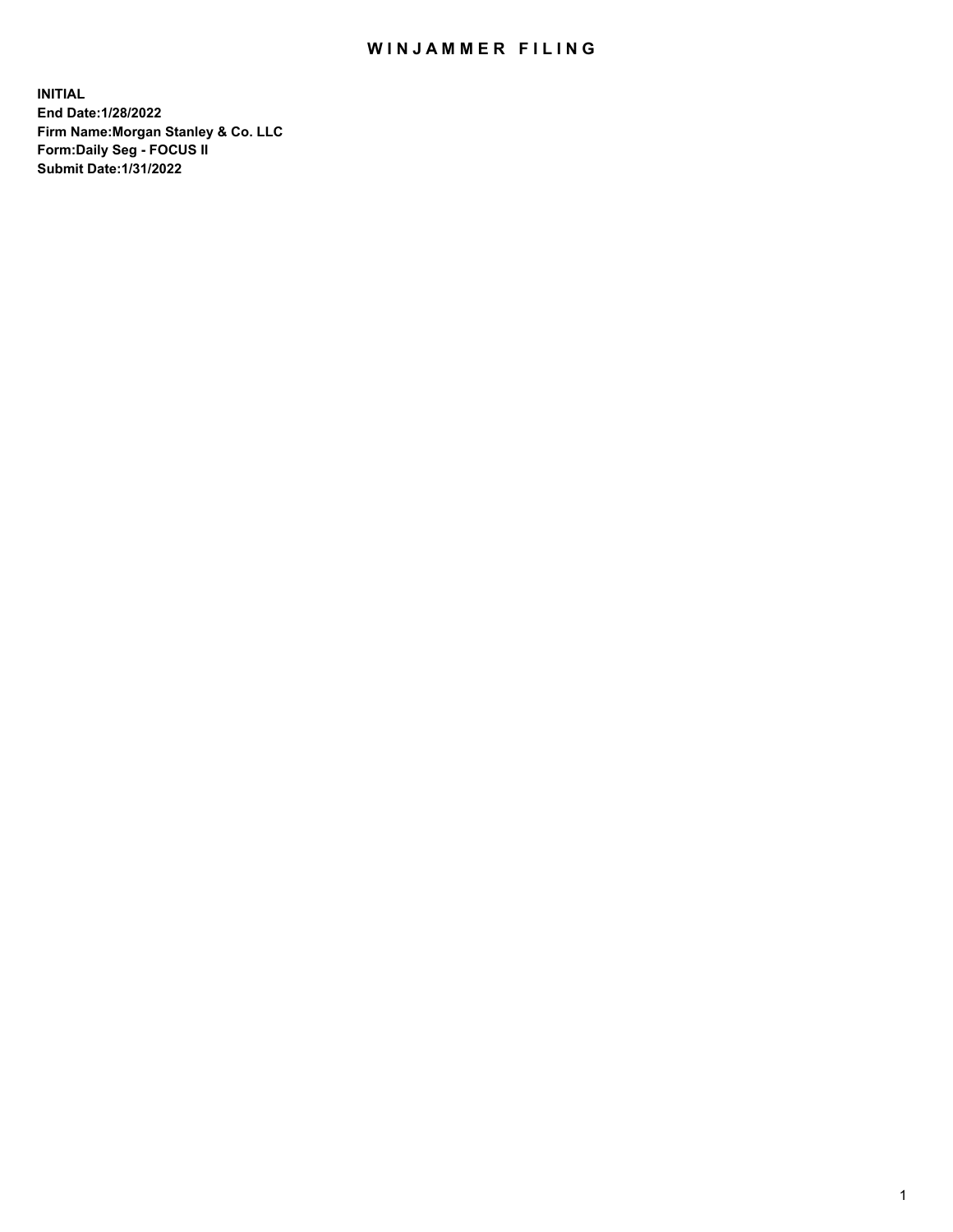**INITIAL End Date:1/28/2022 Firm Name:Morgan Stanley & Co. LLC Form:Daily Seg - FOCUS II Submit Date:1/31/2022 Daily Segregation - Cover Page**

| Name of Company                                                                                                                                                                                                                                                                                                                | Morgan Stanley & Co. LLC                               |
|--------------------------------------------------------------------------------------------------------------------------------------------------------------------------------------------------------------------------------------------------------------------------------------------------------------------------------|--------------------------------------------------------|
| <b>Contact Name</b>                                                                                                                                                                                                                                                                                                            | <b>Ikram Shah</b>                                      |
| <b>Contact Phone Number</b>                                                                                                                                                                                                                                                                                                    | 212-276-0963                                           |
| <b>Contact Email Address</b>                                                                                                                                                                                                                                                                                                   | Ikram.shah@morganstanley.com                           |
| FCM's Customer Segregated Funds Residual Interest Target (choose one):<br>a. Minimum dollar amount: : or<br>b. Minimum percentage of customer segregated funds required:%; or<br>c. Dollar amount range between: and; or<br>d. Percentage range of customer segregated funds required between:% and%.                          | 235,000,000<br><u>0</u><br>0 Q<br><u>00</u>            |
| FCM's Customer Secured Amount Funds Residual Interest Target (choose one):<br>a. Minimum dollar amount: ; or<br>b. Minimum percentage of customer secured funds required:%; or<br>c. Dollar amount range between: and; or<br>d. Percentage range of customer secured funds required between:% and%.                            | 140,000,000<br><u>0</u><br><u>00</u><br>0 <sub>0</sub> |
| FCM's Cleared Swaps Customer Collateral Residual Interest Target (choose one):<br>a. Minimum dollar amount: ; or<br>b. Minimum percentage of cleared swaps customer collateral required:% ; or<br>c. Dollar amount range between: and; or<br>d. Percentage range of cleared swaps customer collateral required between:% and%. | 92,000,000<br><u>0</u><br><u>00</u><br>0 <sub>0</sub>  |

Attach supporting documents CH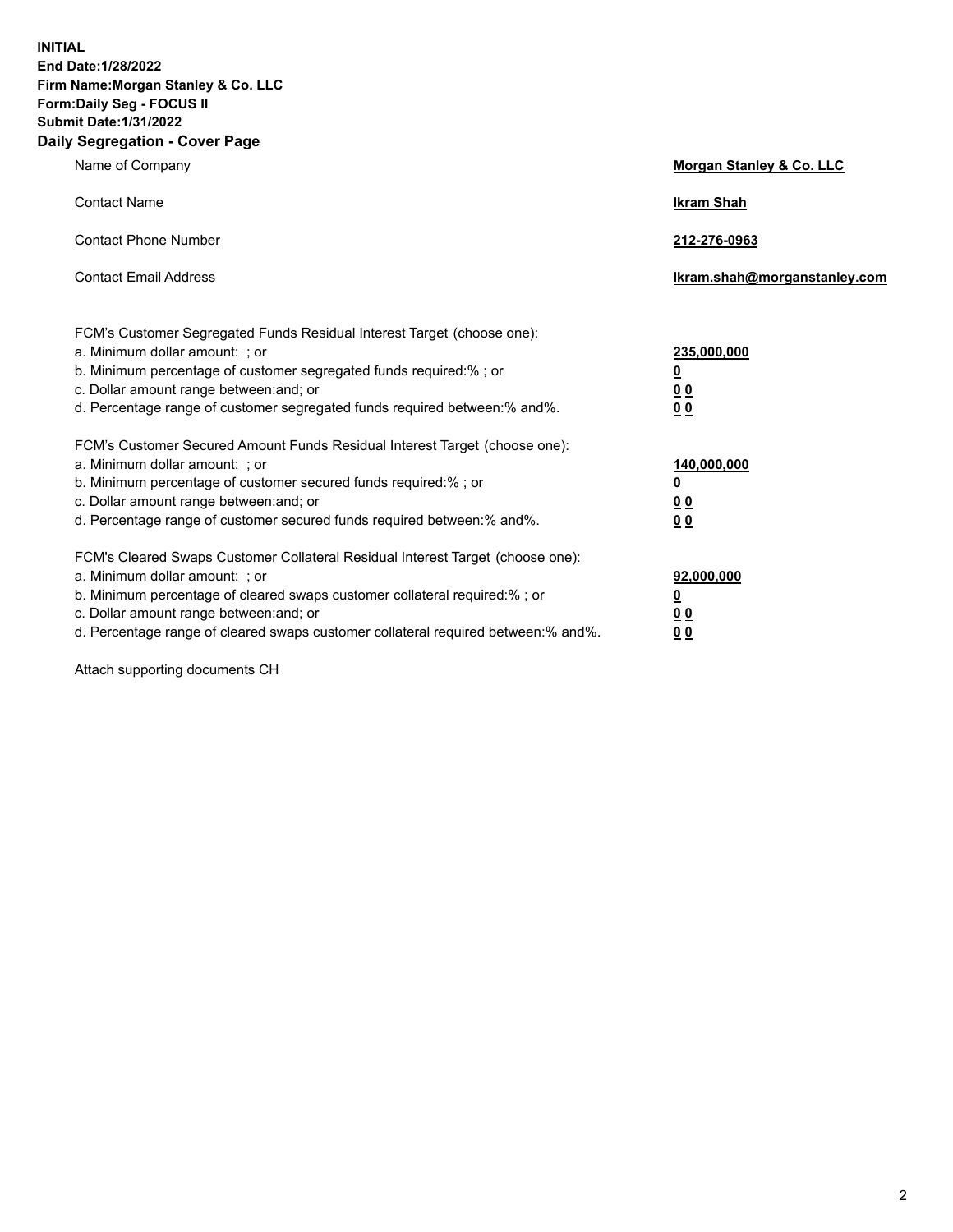## **INITIAL End Date:1/28/2022 Firm Name:Morgan Stanley & Co. LLC Form:Daily Seg - FOCUS II Submit Date:1/31/2022 Daily Segregation - Secured Amounts** Foreign Futures and Foreign Options Secured Amounts Amount required to be set aside pursuant to law, rule or regulation of a foreign government or a rule of a self-regulatory organization authorized thereunder 1. Net ledger balance - Foreign Futures and Foreign Option Trading - All Customers A. Cash **5,432,903,766** [7315] B. Securities (at market) **1,961,201,248** [7317] 2. Net unrealized profit (loss) in open futures contracts traded on a foreign board of trade **708,816,046** [7325] 3. Exchange traded options a. Market value of open option contracts purchased on a foreign board of trade **29,692,859** [7335] b. Market value of open contracts granted (sold) on a foreign board of trade **-21,469,355** [7337] 4. Net equity (deficit) (add lines 1. 2. and 3.) **8,111,144,564** [7345] 5. Account liquidating to a deficit and account with a debit balances - gross amount **28,482,682** [7351] Less: amount offset by customer owned securities **-26,457,646** [7352] **2,025,036** 6. Amount required to be set aside as the secured amount - Net Liquidating Equity Method (add lines 4 and 5) 7. Greater of amount required to be set aside pursuant to foreign jurisdiction (above) or line 6. FUNDS DEPOSITED IN SEPARATE REGULATION 30.7 ACCOUNTS 1. Cash in banks A. Banks located in the United States **533,342,874** [7500] B. Other banks qualified under Regulation 30.7 **372,939,200** [7520] **906,282,074** 2. Securities A. In safekeeping with banks located in the United States **663,265,976** [7540] B. In safekeeping with other banks qualified under Regulation 30.7 **118,132,788** [7560] **781,398,764** 3. Equities with registered futures commission merchants A. Cash **7,393,723** [7580] B. Securities **0** [7590] C. Unrealized gain (loss) on open futures contracts **-25,333** [7600] D. Value of long option contracts **0** [7610] E. Value of short option contracts **0** [7615] **7,368,390** [7620] 4. Amounts held by clearing organizations of foreign boards of trade A. Cash **0** [7640] B. Securities **0** [7650] C. Amount due to (from) clearing organization - daily variation **0** [7660] D. Value of long option contracts **0** [7670] E. Value of short option contracts **0** [7675] **0** [7680] 5. Amounts held by members of foreign boards of trade A. Cash **4,734,261,276** [7700] B. Securities **1,179,802,483** [7710] C. Unrealized gain (loss) on open futures contracts **708,841,379** [7720] D. Value of long option contracts **29,692,859** [7730] E. Value of short option contracts **-21,469,355** [7735] **6,631,128,642**

- 6. Amounts with other depositories designated by a foreign board of trade **0** [7760]
- 7. Segregated funds on hand **0** [7765]
- 8. Total funds in separate section 30.7 accounts **8,326,177,870** [7770]
- 9. Excess (deficiency) Set Aside for Secured Amount (subtract line 7 Secured Statement Page 1 from Line 8)
- 10. Management Target Amount for Excess funds in separate section 30.7 accounts **140,000,000** [7780]
- 11. Excess (deficiency) funds in separate 30.7 accounts over (under) Management Target **73,008,270** [7785]

**213,008,270** [7380]

**0** [7305]

[7354]

[7530]

[7570]

[7740]

**8,113,169,600** [7355]

**8,113,169,600** [7360]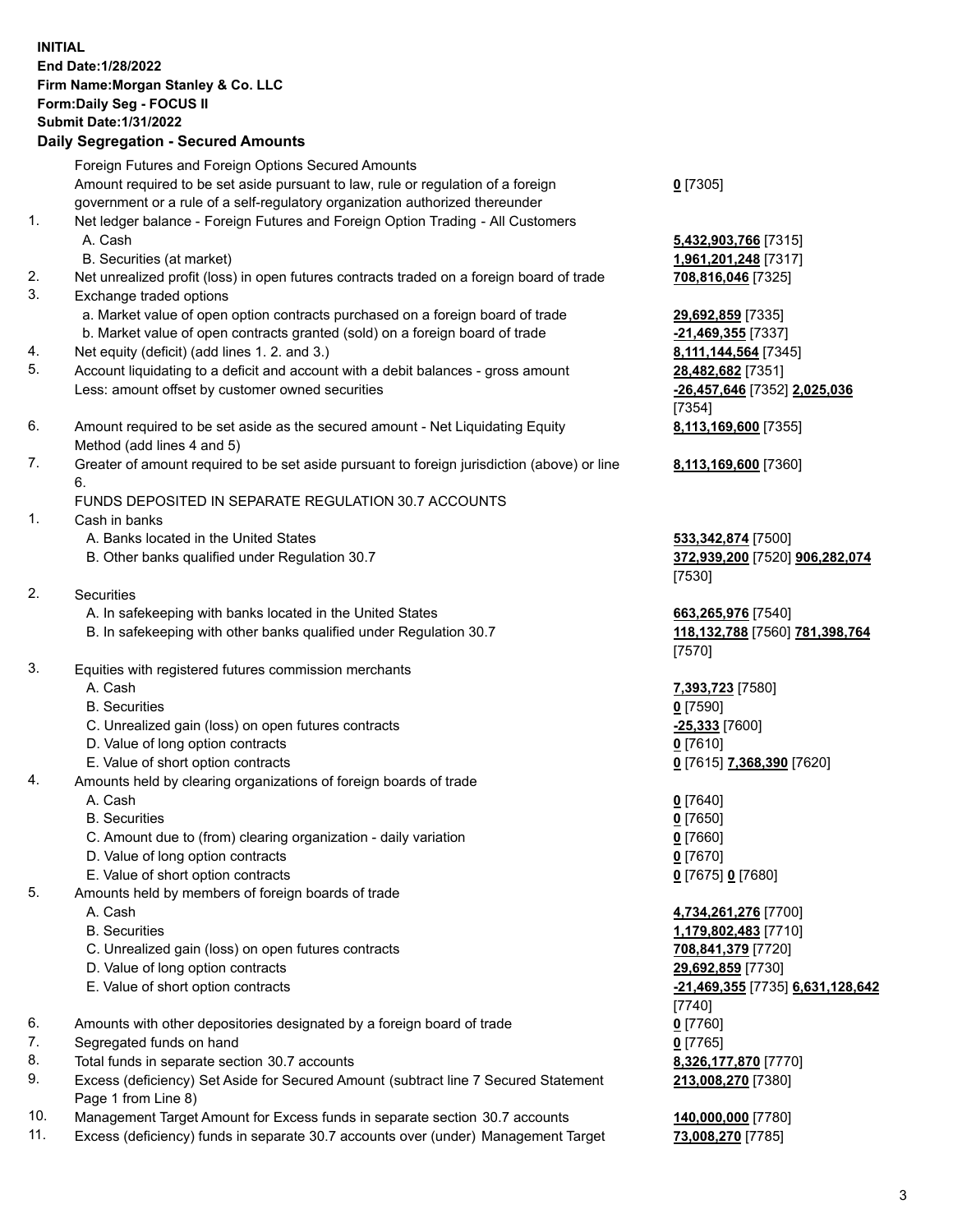**INITIAL End Date:1/28/2022 Firm Name:Morgan Stanley & Co. LLC Form:Daily Seg - FOCUS II Submit Date:1/31/2022 Daily Segregation - Segregation Statement** SEGREGATION REQUIREMENTS(Section 4d(2) of the CEAct) 1. Net ledger balance A. Cash **20,754,714,109** [7010] B. Securities (at market) **6,956,138,992** [7020] 2. Net unrealized profit (loss) in open futures contracts traded on a contract market **-2,675,952,830** [7030] 3. Exchange traded options A. Add market value of open option contracts purchased on a contract market **1,425,957,985** [7032] B. Deduct market value of open option contracts granted (sold) on a contract market **-890,067,927** [7033] 4. Net equity (deficit) (add lines 1, 2 and 3) **25,570,790,329** [7040] 5. Accounts liquidating to a deficit and accounts with debit balances - gross amount **372,969,661** [7045] Less: amount offset by customer securities **-368,215,768** [7047] **4,753,893** [7050] 6. Amount required to be segregated (add lines 4 and 5) **25,575,544,222** [7060] FUNDS IN SEGREGATED ACCOUNTS 7. Deposited in segregated funds bank accounts A. Cash **3,940,709,216** [7070] B. Securities representing investments of customers' funds (at market) **0** [7080] C. Securities held for particular customers or option customers in lieu of cash (at market) **1,620,677,501** [7090] 8. Margins on deposit with derivatives clearing organizations of contract markets A. Cash **13,919,583,035** [7100] B. Securities representing investments of customers' funds (at market) **0** [7110] C. Securities held for particular customers or option customers in lieu of cash (at market) **5,185,339,596** [7120] 9. Net settlement from (to) derivatives clearing organizations of contract markets **611,042,588** [7130] 10. Exchange traded options A. Value of open long option contracts **1,425,957,985** [7132] B. Value of open short option contracts **-890,067,927** [7133] 11. Net equities with other FCMs A. Net liquidating equity **7,428,675** [7140] B. Securities representing investments of customers' funds (at market) **0** [7160] C. Securities held for particular customers or option customers in lieu of cash (at market) **0** [7170] 12. Segregated funds on hand **150,121,895** [7150] 13. Total amount in segregation (add lines 7 through 12) **25,970,792,564** [7180] 14. Excess (deficiency) funds in segregation (subtract line 6 from line 13) **395,248,342** [7190] 15. Management Target Amount for Excess funds in segregation **235,000,000** [7194]

16. Excess (deficiency) funds in segregation over (under) Management Target Amount Excess

**160,248,342** [7198]